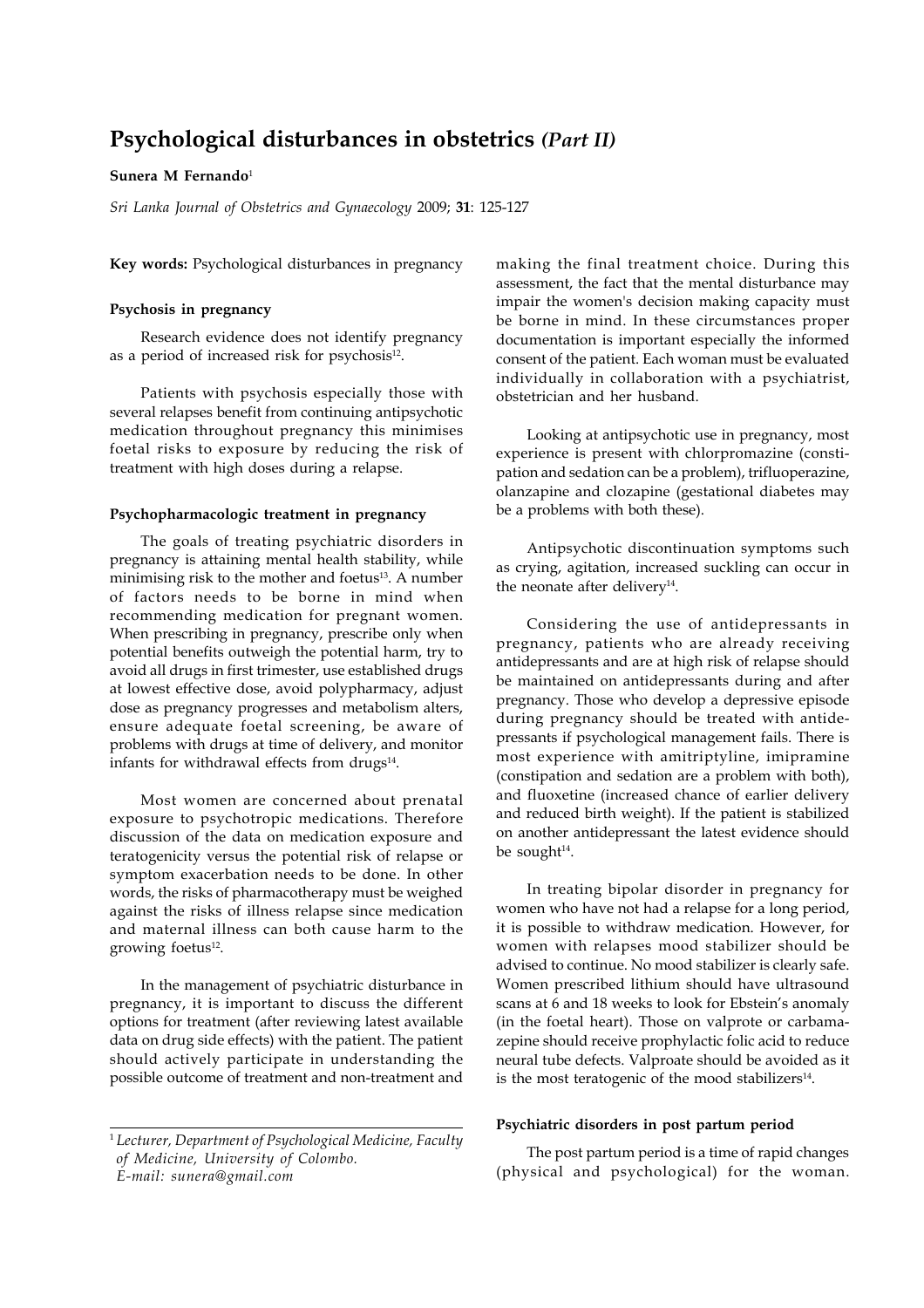Psychiatric disorders that can present during this time are the 'baby blues', postpartum depression and postpartum psychosis.

#### **Baby blues**

Many women experience some affective (mood) symptoms during the postpartum period i.e. 4-6 weeks after delivery. Most of these are the 'baby blues' which are transient mood disturbances with mood lability (changing mood), sadness and tearfulness. These may last a few days and are thought to be due to rapid hormonal changes after delivery, stress of delivery and awareness of the responsibilities of motherhood. Baby blues affects about 25% - 75% of new mothers. Education and support for the mother is all that is required for management of this condition. However, if it fails to improve in two weeks then an evaluation for post-partum depression is needed. Women could be educated about these symptoms before delivery and advised to seek medical advice if the symptoms do not improve in two weeks<sup>15</sup>.

#### **Postpartum psychosis**

This is a psychotic disorder that occurs in women after delivery. It affects one in 1000 deliveries. The condition almost always begins within 8 weeks of delivery. The characteristic features are the mother's depression and delusions which are firmly held false beliefs based on incorrect inference about external reality. Delusions are firmly held despite objective contradictory evidence and they are not expected beliefs for the person to have given their education, social and cultural background. The mother can also have thoughts of harming herself or her infant. Such thoughts can be dangerous as some mothers have harmed their infants and themselves. The patient frequently complains of fatigue, insomnia, restlessness, and they have episodes of tearfulness and emotional lability. They also have agitation, suspiciousness, confusion, incoherence, irrational statements, grossly disorganised behaviour that is a considerable change from previous function, and obsessive concerns about the baby's health and welfare. They may have delusions that the baby is dead or malformed. They may even deny the birth. They may have hallucinations (voices) telling the patient to kill the baby or herself.

A careful neurological examination is needed in this condition to exclude other differential diagnoses such as organic neurologic disease i.e.stroke<sup>11</sup>.

Postpartum psychosis is a psychiatric emergency. The mother needs to be monitored carefully. Therefore this condition requires urgent psychiatric referral for assessment and management. The treatment is with antipsychotic medication or Electroconvulsive therapy (ECT).

Subsequent pregnancies are associated with an increased risk of reoccurrence. In women with bipolar affective disorder there is a high risk of post partum psychosis and therefore they need to be monitored for an emerging psychosis in the post partum period.

### **Postnatal depression**

Postnatal depression is a major public health problem and affects about one in seven women after childbirth<sup>8</sup>. There is a three fold increase in the onset of depression in the first five weeks after birth<sup>16</sup>. It is a serious condition that is generally not self-limiting.

Depressed mood, excessive anxiety, insomnia and change in weight characterises post natal depression which generally occurs within 12 week of delivery.

Apart from the adverse effect on the mother's physical and psychological health, maternal depression also affects the cognitive and emotional development of the infant. Research has shown that it leads to poor care of the infant, unfavourable parenting, discontinuing breast feeding, and even decreased use of preventive services such as infant vaccination<sup>11</sup>.

Post-partum depression is treated with antidepressants and counselling. Current research shows that exercise and omega-3 fatty acids may also be beneficial<sup>17</sup>.

#### **Psychopharmacologic treatment in the puerperium**

When prescribing medication to women in the post partum period, in each case the benefits of breast feeding to the mother and the infant must be weighed against the risk of drug exposure in the infant. Premature infants and infants with cardiac, renal or hepatic impairment are most at risk from exposure to drugs. The infants should be monitored for specific adverse effects of drugs as well as for feeding pattern and growth and development. Whenever possible use the lowest effective dose and advise the woman to time the feeds to avoid peak drug levels in milk or express milk and give later. The recommended antidepressants during breastfeeding are paroxetimne or sertraline. The antipsychotics recommended are olanzepine or sulpiride. Mood stabilizers should be avoided and if absolutely needed valproate can be used. For sedation in breastfeeding women lorazepam can be used when